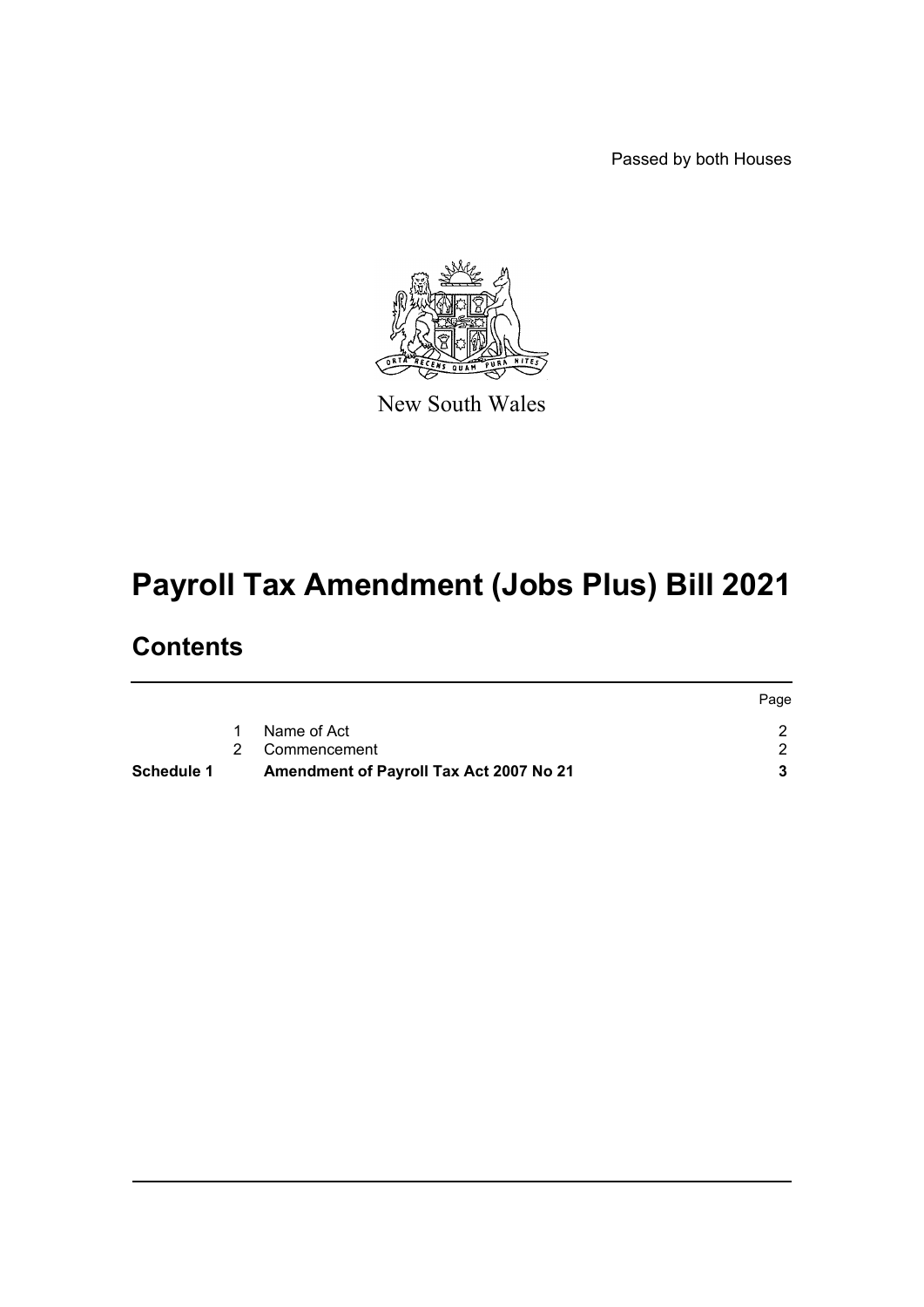*I certify that this public bill, which originated in the Legislative Assembly, has finally passed the Legislative Council and the Legislative Assembly of New South Wales.*

> *Clerk of the Legislative Assembly. Legislative Assembly, Sydney, , 2021*



New South Wales

## **Payroll Tax Amendment (Jobs Plus) Bill 2021**

Act No , 2021

An Act to amend the *Payroll Tax Act 2007* to exempt employers from liability to pay payroll tax on wages that are the subject of Jobs Plus agreements, and to extend an exemption in relation to the Aged Care Workforce Retention Grant Opportunity program of the Commonwealth.

*I have examined this bill and find it to correspond in all respects with the bill as finally passed by both Houses.*

*Assistant Speaker of the Legislative Assembly.*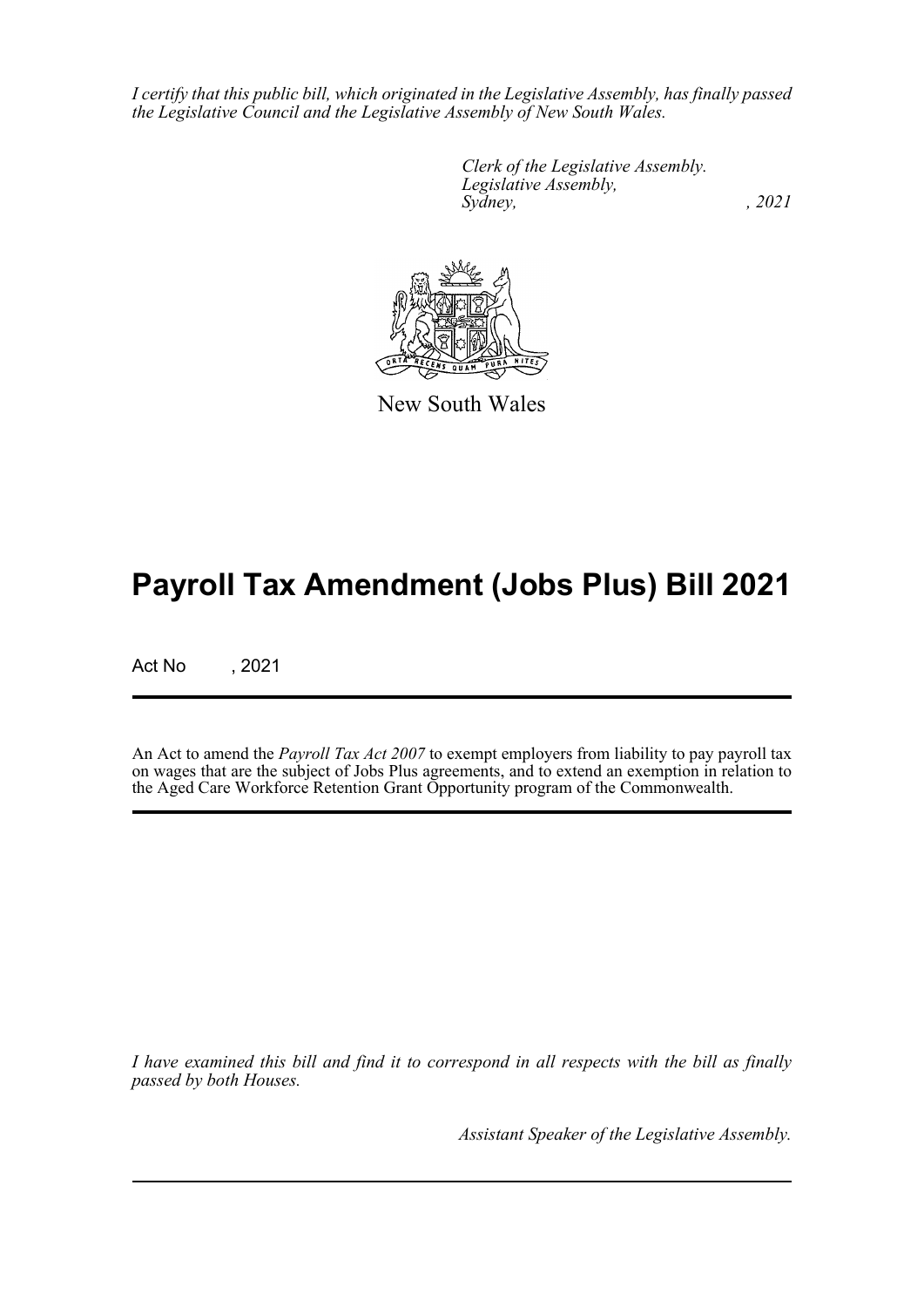Payroll Tax Amendment (Jobs Plus) Bill 2021 [NSW]

#### <span id="page-2-0"></span>**The Legislature of New South Wales enacts—**

#### **1 Name of Act**

This Act is the *Payroll Tax Amendment (Jobs Plus) Act 2021*.

#### <span id="page-2-1"></span>**2 Commencement**

- (1) This Act commences on the date of assent to this Act, except as provided by subsection (2).
- (2) Schedule 1[2] commences on 1 July 2021.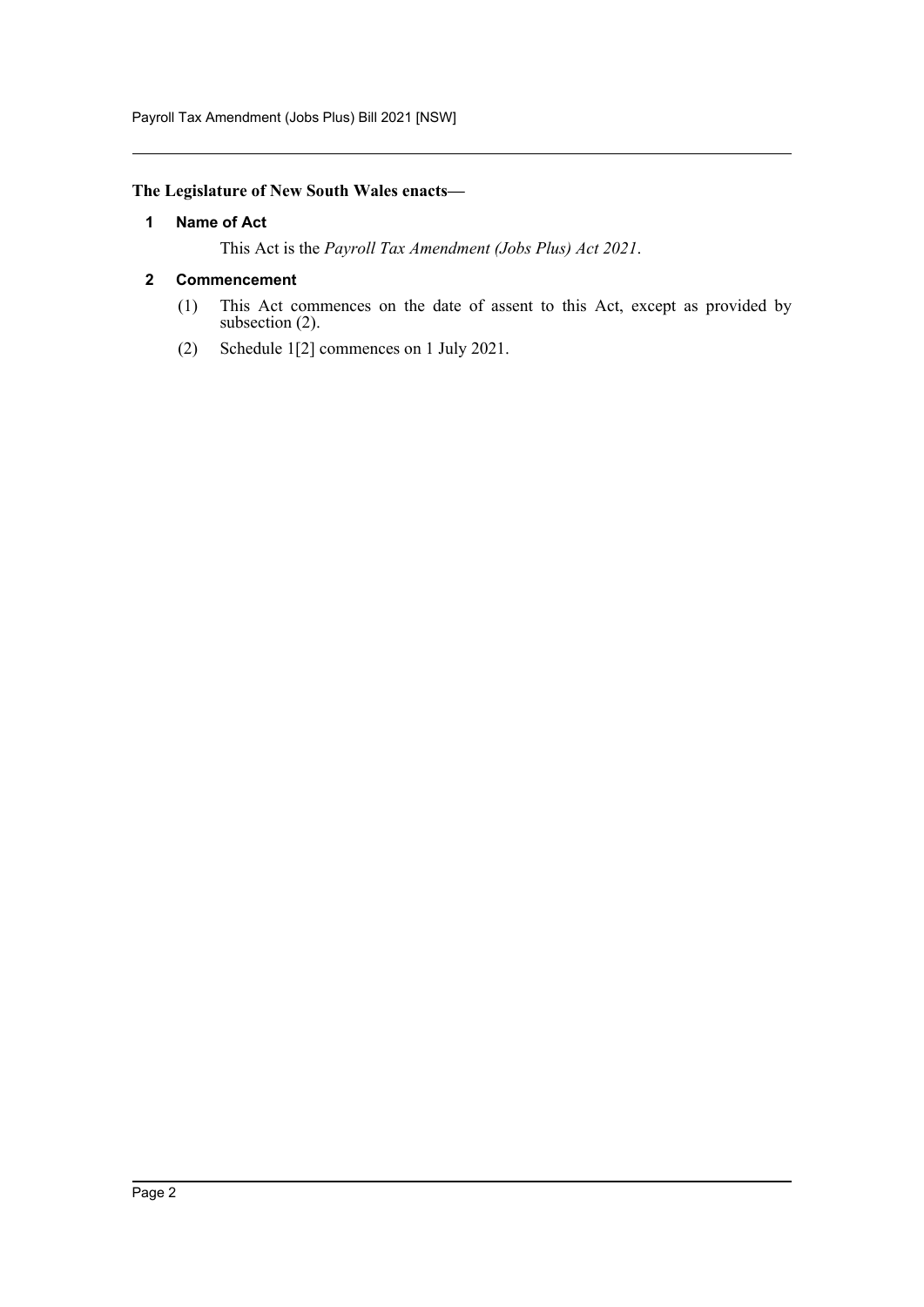### <span id="page-3-0"></span>**Schedule 1 Amendment of Payroll Tax Act 2007 No 21**

#### **[1] Section 66E Wages funded by Commonwealth Aged Care Workforce Retention Grant Opportunity**

Omit "(but before 1 January 2021)" from section 66E(1).

#### **[2] Section 66F**

Insert after section 66E—

#### **66F Exemption for employers under Jobs Plus agreements**

- (1) The relevant Minister is authorised on behalf of the State—
	- (a) to enter into an agreement with an employer that is expressed to be for the purposes of this section (a *Jobs Plus agreement*), and
	- (b) to give effect to the agreement.
- (2) Without limiting the matters that may be specified by a Jobs Plus agreement, the agreement must specify—
	- (a) the kinds of wages that are exempt wages under this section, and
	- (b) the grounds on which, or the circumstances in which, the relevant Minister may revoke an exemption under this section, and
	- (c) for an agreement with an employer whose registered business address is outside the metropolitan area—that the exemption cannot be revoked merely because the employer has only created between 20 and 29 new jobs (inclusive).
- (3) Subject to this section, wages are exempt wages if—
	- (a) they are paid or payable by an employer who enters into a Jobs Plus agreement, and
	- (b) they are wages of a kind that is specified by the agreement to be exempt wages under this section.
- (4) The relevant Minister may, by written notice issued to an employer who enters into a Jobs Plus agreement, revoke the exemption under this section on the grounds, or in the circumstances, specified by the agreement.
- (5) The effect of the revocation is as follows—
	- (a) the wages referred to in subsection (3) are taken never to have been exempt wages under this section,
	- (b) the employer is liable to pay payroll tax on the wages even if the relevant Minister revokes the exemption under this section after the employer relies on the exemption as the reason for not paying payroll tax on the wages,
	- (c) the Chief Commissioner must assess or reassess the employer's liability to pay payroll tax on the wages accordingly.
- (6) For the purposes of the *Taxation Administration Act 1996*, section 9(3)(c), the Chief Commissioner is authorised to make a reassessment under this section until 1 July 2033.
- (7) An employer who enters into a Jobs Plus agreement cannot lodge an objection with the Chief Commissioner under the *Taxation Administration Act 1996*, Part 10, Division 1 to an assessment or reassessment under this section on the grounds that the relevant Minister has revoked an exemption under this section.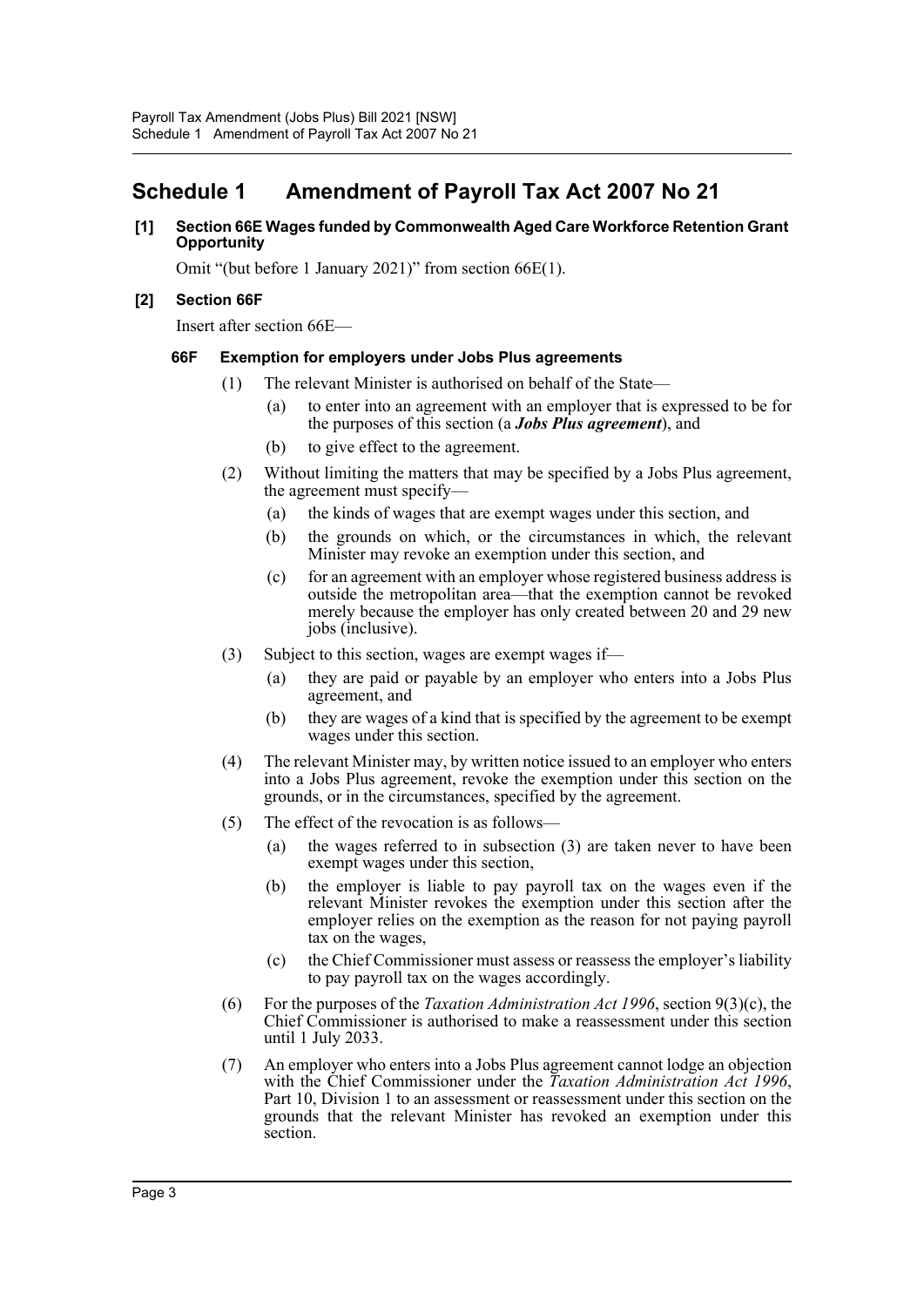- (8) Without limiting the *Taxation Administration Act 1996*, section 82(b)(i), a Jobs Plus administrator may disclose to another Jobs Plus administrator information in relation to a Jobs Plus agreement, including personal information within the meaning of the *Privacy and Personal Information Protection Act 1998* and confidential information—
	- (a) to assist a Jobs Plus administrator to exercise a function under this section, including to assist the relevant Minister to give effect to the agreement, or
	- (b) in connection with the administration of a taxation law.
- (9) The relevant Minister may delegate a function of the relevant Minister under this section to another Jobs Plus administrator, subject to the following—
	- (a) the relevant Minister cannot delegate a function to a tax officer,
	- (b) the relevant Minister cannot delegate a function under subsection  $(1)(a)$ or (4) to any person other than the Chief Executive Officer of Investment NSW,
	- (c) the relevant Minister cannot delegate this power of delegation.
- (10) The State, or a Jobs Plus administrator, does not incur civil liability in connection with the exercise of a function under this section.
- (11) The relevant Minister must, until 1 July 2028, cause to be tabled in each House of Parliament an annual report containing the following for each financial year—
	- (a) the total number of employers who entered into Jobs Plus agreements,
	- (b) the total number of new jobs the employers agreed to create, as specified by the agreements,
	- (c) the total number of new jobs in fact created by the employers, whether created in that financial year or an earlier financial year,
	- (d) the total amount of payroll tax from which the employers were exempt under this section, whether in relation to that financial year or an earlier financial year.
- (12) In this section—

*give effect to* a Jobs Plus agreement includes—

- (a) comply with an obligation of the State under the agreement, and
- (b) exercise or enforce a right or power under the agreement.
- *Jobs Plus administrator* means each of the following—
- (a) the relevant Minister,
- (b) a tax officer,
- (c) a person employed in the Department of Premier and Cabinet,
- (d) a person employed in Investment NSW.

#### *metropolitan area* means—

- (a) the Greater Sydney Region within the meaning of the *Greater Sydney Commission Act 2015*, and
- (b) the local government areas of Newcastle, Shellharbour and Wollongong.

*new job*, in relation to an employer who enters into a Jobs Plus agreement, means a position created by the employer after entering into the agreement.